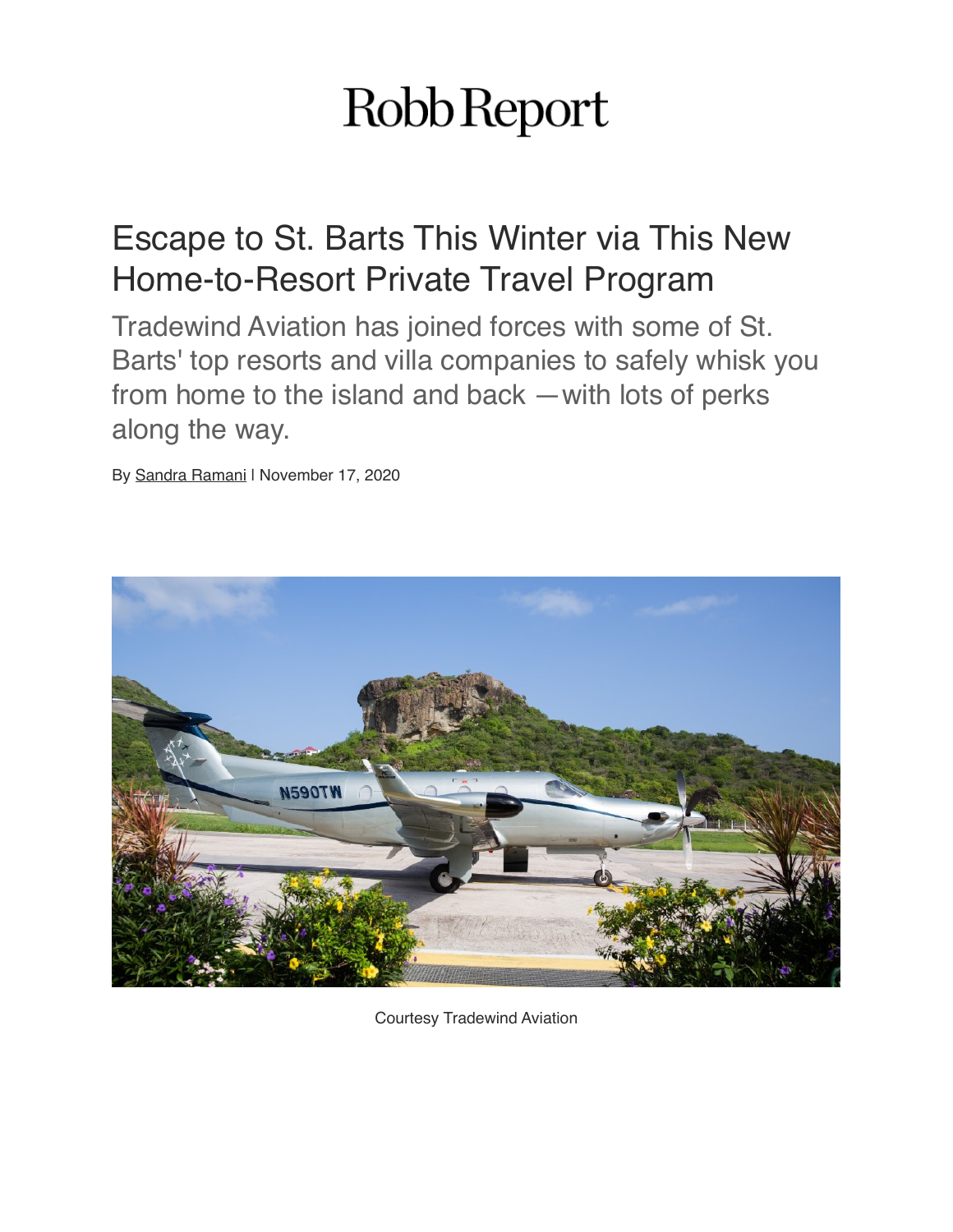Getting to the beach this winter just became a bit easier—and safer—thanks to a new program from [Tradewind Aviation](http://Courtesy%20Tradewind%20Aviation). The private charter company has joined forces with several of the top luxury resorts and villa rental agencies on [St. Barts](https://robbreport.com/tag/st-barts/) to offer a secure and stress-free way to reach the Francophone island via private jet, plus VIP perks to enjoy during your travels and stay. From roundtrip car service in your departure city and in-flight amenity kits to (depending on the resort) gourmet dinners, spa treatments, half-day boat charters and use of luxury cars, the package includes everything needed for a seamless getaway. Participating properties include[…] Le Barthélemy Hotel & Spa […]

"We're thrilled to be able to provide this exclusive private travel experience, which offers peace of mind for travelers during these challenging times," David Zipkin, vice president and co-owner of [Tradewind Aviation,](https://robbreport.com/tag/tradewind-aviation/) tells Robb Report. With over 15 years of experience operating luxury regional charter flights into St. Barts, the company is also pleased to be able to help attract visitors to the island. "These packages represent a collective effort to promote St. Barts as a destination that is easily accessible and that has done fantastic work to create a safe and enjoyable winter escape," Zipkin notes. (Regarding safety, St. Barts reopened to tourists at the end of June and currently requires proof of a negative PCR test performed within three days of arrival. Guests staying longer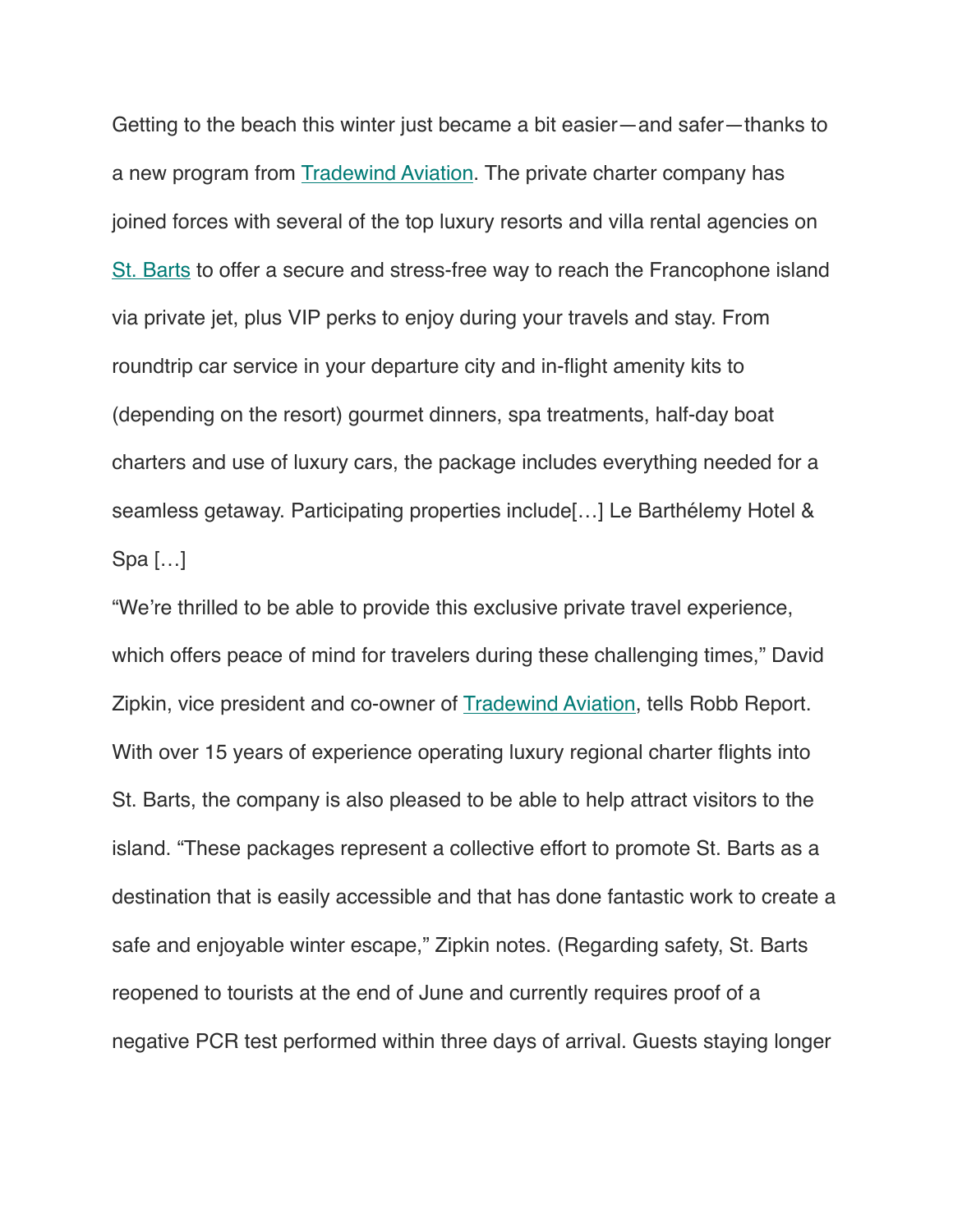than seven days will be required to take an on-island PCR test on the eighth day of their stay, at their own expense. Visit the [St. Barts tourism site](https://www.saintbarth-tourisme.com/en/download-category/covid19-en/) for details.)

The experience begins with complimentary ground transportation from your home to the airport, followed by a private flight from anywhere in the US to San Juan, Puerto Rico; jets of all sizes are available, from both Tradewind's own fleet and those of preferred partners. Up in the air, you'll receive amenity kits with high-end products such as Caudalie face mists and Supergoop SPF sprays, as well as—for those flying from the greater New York area—breakfast catered by Jean-Georges. Once in San Juan, you'll head directly to a private Tradewind Pilatus PC-12 for the flight to St. Barts, where, following what is typically a painless immigration process, you'll be whisked to your resort of choice.

## […]

At [Le Barthélemy Hotel & Spa](https://www.lebarthelemyhotel.com/en), you'll check in to a luxury suite with private oceanfront plunge pool and enjoy a private, Champagne-fueled sunset yacht cruise.

[…]

*The Tradewind Aviation private travel package is available from anywhere in the US, with one-way flight pricing starting at \$19,000 from the Southeast and*